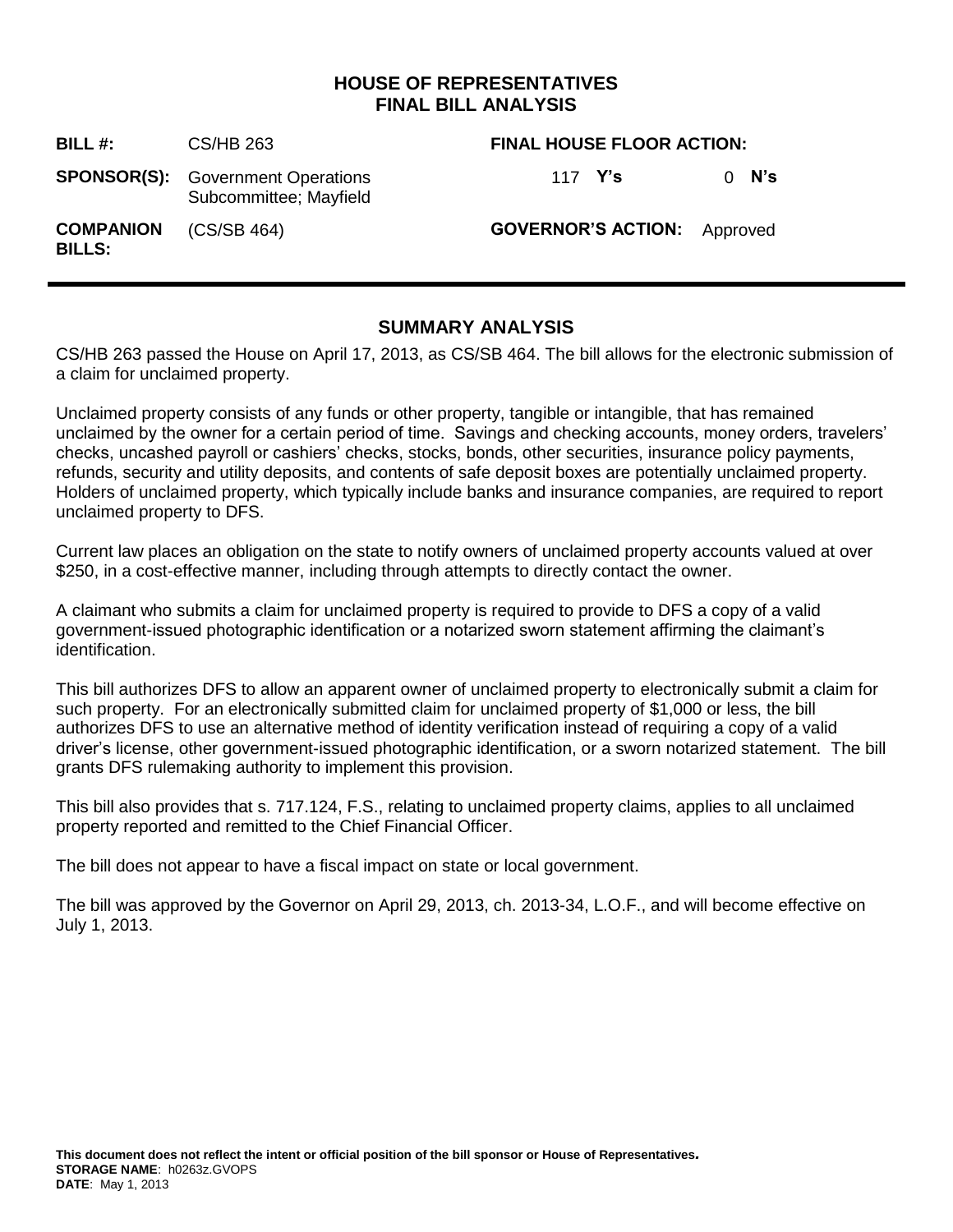# **I. SUBSTANTIVE INFORMATION**

#### A. EFFECT OF CHANGES:

#### **Background**

#### Unclaimed Property

Unclaimed property consists of any funds or other property, tangible or intangible, that has remained unclaimed by the owner for a certain period of time.<sup>1</sup> Savings and checking accounts, money orders, travelers' checks, uncashed payroll or cashiers' checks, stocks, bonds, other securities, insurance policy payments, refunds, security and utility deposits, and contents of safe deposit boxes are potentially unclaimed property.<sup>2</sup> Holders of unclaimed property, which typically include banks and insurance companies, are required to report unclaimed property to the Department of Financial Services (DFS).<sup>3</sup> Unclaimed property is deposited by DFS into the Department of Education School Trust Fund (State School Fund), except for a \$15 million balance that is retained in a separate account (the Unclaimed Property Trust Fund) for the prompt payment of verified claims.<sup>4</sup>

# Florida Disposition of Unclaimed Property Act

The Florida Disposition of Unclaimed Property Act serves to protect the interest of missing owners of property while the people of the state derive a benefit from the unclaimed and abandoned property until the property is claimed, if ever. DFS administers the Act through its Bureau of Unclaimed Property (bureau). $5$ 

Holders of inactive accounts (presumed unclaimed property) are required to use due diligence to locate apparent owners through at least one search for the owners within 180 days after an account becomes inactive (two years). Once the allowable time period for holding unclaimed property has expired, a holder is required to file a report with DFS by May 1, for all property valued at \$50 or more and presumed unclaimed for the preceding calendar year. The report generally must contain the name and social security number or federal employer identification number, if known, and the last known address of the apparent owner.<sup>6</sup>

Current law places an obligation on the state to notify owners of unclaimed property accounts valued at over \$250 in a cost-effective manner, including through attempts to directly contact the owner.<sup>7</sup> DFS indicates that the means used to find lost property owners include social security numbers, direct mailing, motor vehicle records, state payroll records, newspaper advertisements, and a state website $^8$ where unclaimed property can be found.

Attorneys, Florida-certified public accountants, Florida-licensed private investigators, and Floridalicensed private investigative agencies register with DFS in order to act as a claimant's representative, to assist claimants in locating and submitting claims for unclaimed property, and receive a distribution of fees and costs from DFS.<sup>9</sup>

A claimant who submits a claim for unclaimed property is required to provide DFS with a copy of a valid government-issued photographic identification or a notarized sworn statement affirming the claimant's identification.<sup>10</sup>

4 *See* s. 717.123, F.S.

 $\overline{a}$ 

- 5 *See* chapter 717, F.S.
- 6 *See* s. 717.117, F.S.
- 7 *See* s. 717.118, F.S.
- $8$  www.fltreasurehunt.org.
- <sup>9</sup> Section 717.1400, F.S.

<sup>1</sup> *See* s. 717.102(1), F.S.

<sup>2</sup> *See* ss. 717.104 – 717.116, F.S.

<sup>3</sup> Section 717.117(1), F.S.

 $10$  Section 717.124(1), F.S.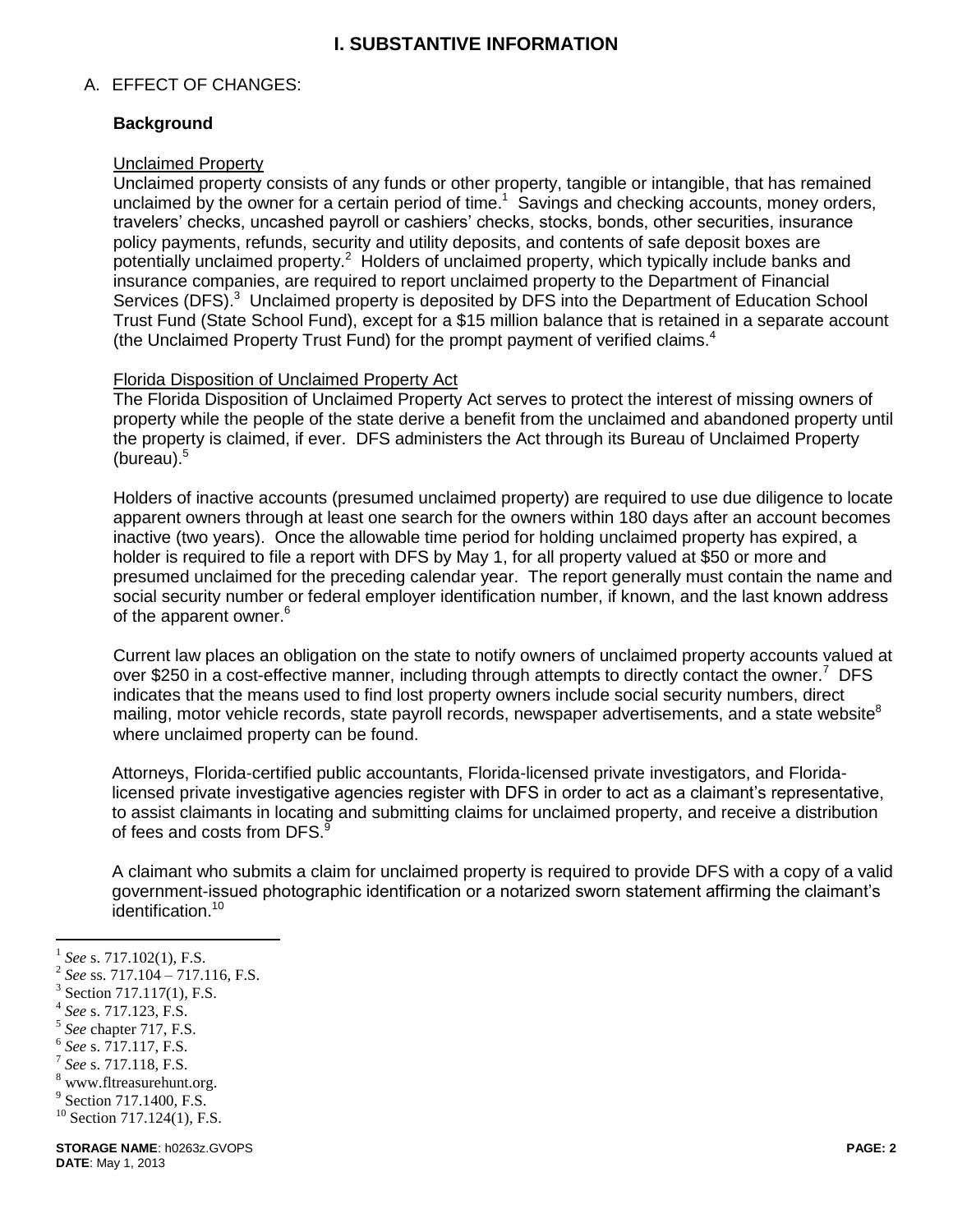#### **Effect of the Bill**

The bill authorizes DFS to accept an electronic claim for unclaimed property submitted by an apparent owner of such property.<sup>11</sup> For an electronically submitted claim for unclaimed property of \$1,000 or less, the bill authorizes DFS to use an alternative method of identity verification instead of requiring a copy of a valid driver's license, other government-issued photographic identification, or a sworn notarized statement. It grants DFS rulemaking authority to implement the provision.

The bill also provides that s. 717.124, F.S., relating to unclaimed property claims, applies to all property reported and remitted to the Chief Financial Officer, including, but not limited to, property reported pursuant to:

- Section 43.19, F.S., which provides that unclaimed funds held in the court registry for five years must be deposited with the Chief Financial Officer to the credit of the State School Fund.<sup>12</sup>
- Section 45.032, F.S., which provides that unclaimed funds as a result of a property foreclosure must be deposited with the Chief Financial Officer.<sup>13</sup>
- Section 732.107, F.S., which provides that property held by an estate without heirs escheats to the state. $14$
- Section 733.816, F.S., which provides that property held by a personal representative that cannot be distributed to a beneficiary is deposited into the court registry and then deposited with the Chief Financial Officer.<sup>15</sup>
- Section 744.534, F.S., which provides that property held by a legal guardian that cannot be distributed to a ward or ward's estate is deposited into the court registry and then deposited with the Chief Financial Officer.<sup>16</sup>

The bill has an effective date of July 1, 2013.

# **II. FISCAL ANALYSIS & ECONOMIC IMPACT STATEMENT**

# A. FISCAL IMPACT ON STATE GOVERNMENT:

1. Revenues:

None.

2. Expenditures:

None.

# B. FISCAL IMPACT ON LOCAL GOVERNMENTS:

1. Revenues:

None.

 $\overline{a}$ 

2. Expenditures:

<sup>&</sup>lt;sup>11</sup> Section 717.101(2), F.S. defines an "apparent owner" as the person whose name appears on the records of the holder as the person entitled to property held, issued, or owing by the holder.

<sup>&</sup>lt;sup>12</sup> Accounts or funds are held in perpetuity.<br><sup>13</sup> Accounts or funds are held in perpetuity.

Accounts or funds are held in perpetuity.

<sup>&</sup>lt;sup>14</sup> Accounts or funds can be claimed for 10 years, after which the funds permanently escheat.

<sup>&</sup>lt;sup>15</sup> Accounts or funds can be claimed for 10 years, after which the funds permanently escheat.

<sup>&</sup>lt;sup>16</sup> Accounts or funds can be claimed for five years, after which the funds permanently escheat.